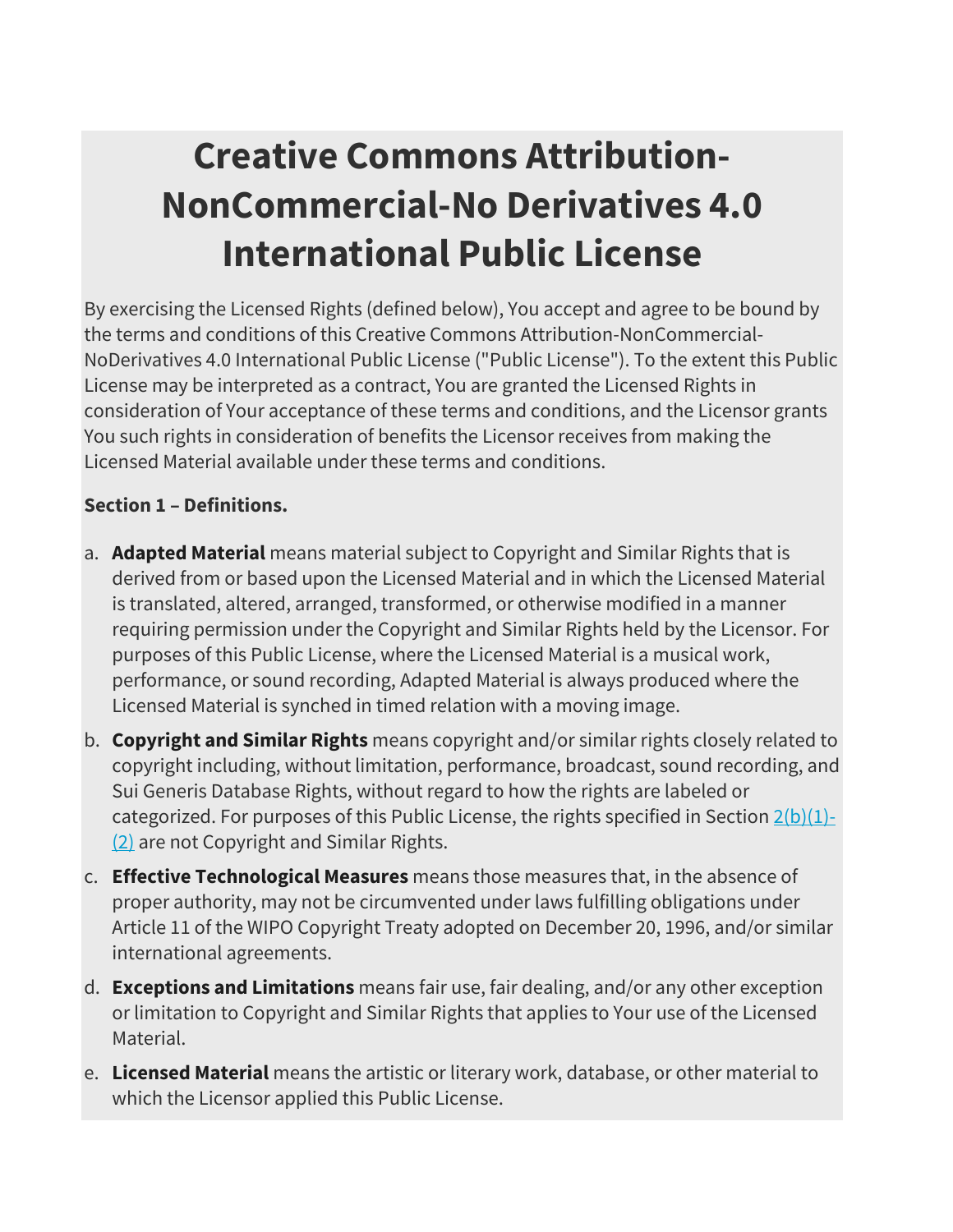- f. **Licensed Rights** means the rights granted to You subject to the terms and conditions of this Public License, which are limited to all Copyright and Similar Rights that apply to Your use of the Licensed Material and that the Licensor has authority to license.
- g. **Licensor** means the individual(s) or entity(ies) granting rights under this Public License.
- h. **NonCommercial** means not primarily intended for or directed towards commercial advantage or monetary compensation. For purposes of this Public License, the exchange of the Licensed Material for other material subject to Copyright and Similar Rights by digital file-sharing or similar means is NonCommercial provided there is no payment of monetary compensation in connection with the exchange.
- i. **Share** means to provide material to the public by any means or process that requires permission under the Licensed Rights, such as reproduction, public display, public performance, distribution, dissemination, communication, or importation, and to make material available to the public including in ways that members of the public may access the material from a place and at a time individually chosen by them.
- j. **Sui Generis Database Rights** means rights other than copyright resulting from Directive 96/9/EC of the European Parliament and of the Council of 11 March 1996 on the legal protection of databases, as amended and/or succeeded, as well as other essentially equivalent rights anywhere in the world.
- k. **You** means the individual or entity exercising the Licensed Rights under this Public License. **Your** has a corresponding meaning.

## **Section 2 – Scope.**

#### a. **License grant**.

- 1. Subject to the terms and conditions of this Public License, the Licensor hereby grants You a worldwide, royalty-free, non-sublicensable, non-exclusive, irrevocable license to exercise the Licensed Rights in the Licensed Material to:
	- A. reproduce and Share the Licensed Material, in whole or in part, for NonCommercial purposes only; and
	- B. produce and reproduce, but not Share, Adapted Material for NonCommercial purposes only.
- 2. Exceptions and Limitations. For the avoidance of doubt, where Exceptions and Limitations apply to Your use, this Public License does not apply, and You do not need to comply with its terms and conditions.
- 3. Term. The term of this Public License is specified in Section  $6(a)$ .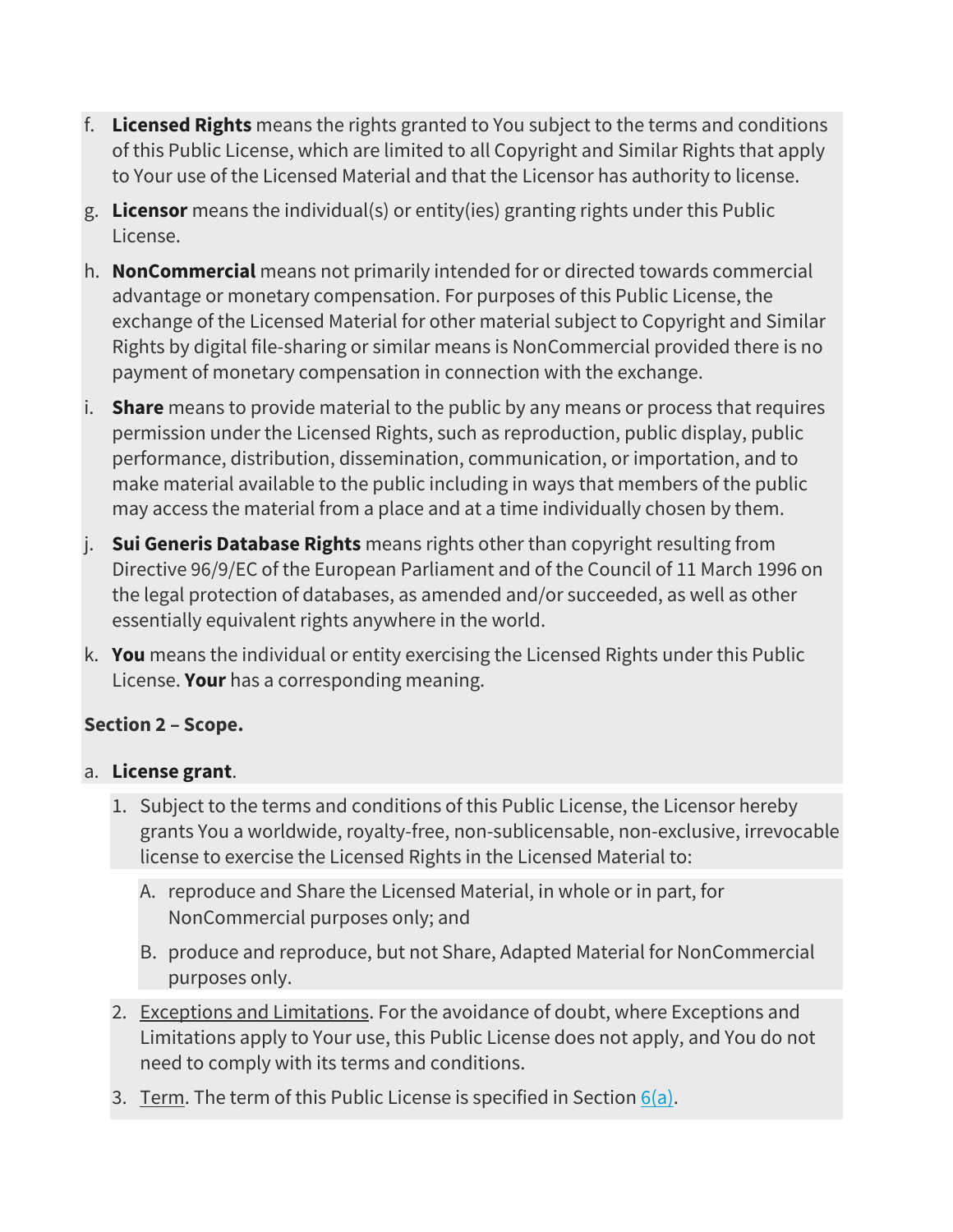- 4. Media and formats; technical modifications allowed. The Licensor authorizes You to exercise the Licensed Rights in all media and formats whether now known or hereafter created, and to make technical modifications necessary to do so. The Licensor waives and/or agrees not to assert any right or authority to forbid You from making technical modifications necessary to exercise the Licensed Rights, including technical modifications necessary to circumvent Effective Technological Measures. For purposes of this Public License, simply making modifications authorized by this Section  $2(a)(4)$  never produces Adapted Material.
- 5. Downstream recipients.
	- A. Offer from the Licensor Licensed Material. Every recipient of the Licensed Material automatically receives an offer from the Licensor to exercise the Licensed Rights under the terms and conditions of this Public License.
	- B. No downstream restrictions. You may not offer or impose any additional or different terms or conditions on, or apply any Effective Technological Measures to, the Licensed Material if doing so restricts exercise of the Licensed Rights by any recipient of the Licensed Material.
- 6. No endorsement. Nothing in this Public License constitutes or may be construed as permission to assert or imply that You are, or that Your use of the Licensed Material is, connected with, or sponsored, endorsed, or granted official status by, the Licensor or others designated to receive attribution as provided in Section  $3(a)(1)(A)(i)$ .

#### b. **Other rights**.

- 1. Moral rights, such as the right of integrity, are not licensed under this Public License, nor are publicity, privacy, and/or other similar personality rights; however, to the extent possible, the Licensor waives and/or agrees not to assert any such rights held by the Licensor to the limited extent necessary to allow You to exercise the Licensed Rights, but not otherwise.
- 2. Patent and trademark rights are not licensed under this Public License.
- 3. To the extent possible, the Licensor waives any right to collect royalties from You for the exercise of the Licensed Rights, whether directly or through a collecting society under any voluntary or waivable statutory or compulsory licensing scheme. In all other cases the Licensor expressly reserves any right to collect such royalties, including when the Licensed Material is used other than for NonCommercial purposes.

#### **Section 3 – License Conditions.**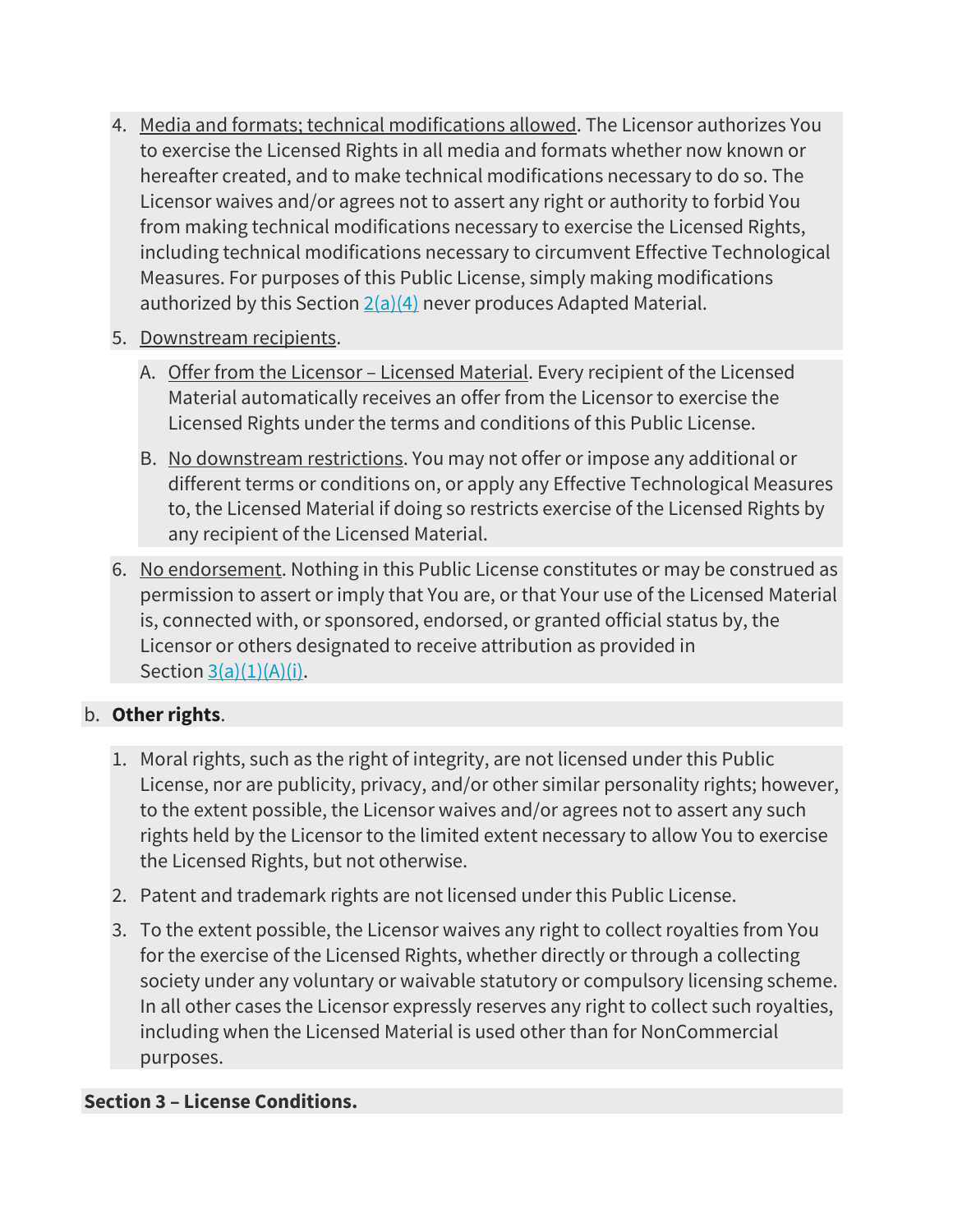Your exercise of the Licensed Rights is expressly made subject to the following conditions.

#### a. **Attribution**.

- 1. If You Share the Licensed Material, You must:
	- A. retain the following if it is supplied by the Licensor with the Licensed Material:
		- i. identification of the creator(s) of the Licensed Material and any others designated to receive attribution, in any reasonable manner requested by the Licensor (including by pseudonym if designated);
		- ii. a copyright notice;
		- iii. a notice that refers to this Public License;
		- iv. a notice that refers to the disclaimer of warranties;
		- v. a URI or hyperlink to the Licensed Material to the extent reasonably practicable;
	- B. indicate if You modified the Licensed Material and retain an indication of any previous modifications; and
	- C. indicate the Licensed Material is licensed under this Public License, and include the text of, or the URI or hyperlink to, this Public License.

For the avoidance of doubt, You do not have permission under this Public License to Share Adapted Material.

- 2. You may satisfy the conditions in Section  $3(a)(1)$  in any reasonable manner based on the medium, means, and context in which You Share the Licensed Material. For example, it may be reasonable to satisfy the conditions by providing a URI or hyperlink to a resource that includes the required information.
- 3. If requested by the Licensor, You must remove any of the information required by Section  $3(a)(1)(A)$  to the extent reasonably practicable.

## **Section 4 – Sui Generis Database Rights.**

Where the Licensed Rights include Sui Generis Database Rights that apply to Your use of the Licensed Material: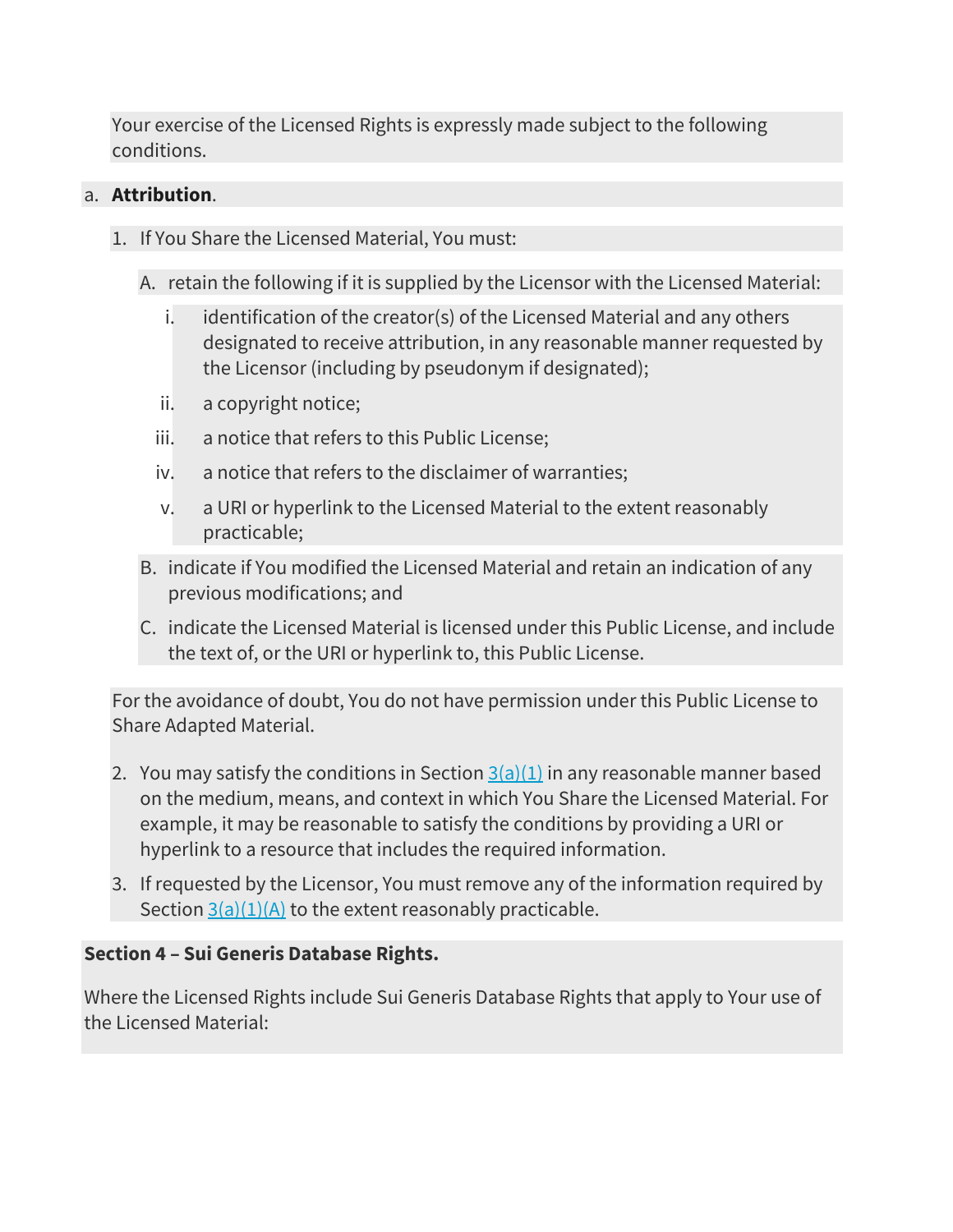- a. for the avoidance of doubt, Section  $2(a)(1)$  grants You the right to extract, reuse, reproduce, and Share all or a substantial portion of the contents of the database for NonCommercial purposes only and provided You do not Share Adapted Material;
- b. if You include all or a substantial portion of the database contents in a database in which You have Sui Generis Database Rights, then the database in which You have Sui Generis Database Rights (but not its individual contents) is Adapted Material; and
- c. You must comply with the conditions in Section  $3(a)$  if You Share all or a substantial portion of the contents of the database.

For the avoidance of doubt, this Section  $\frac{4}{5}$  $\frac{4}{5}$  $\frac{4}{5}$  supplements and does not replace Your obligations under this Public License where the Licensed Rights include other Copyright and Similar Rights.

#### **Section 5 – Disclaimer of Warranties and Limitation of Liability.**

- **a. Unless otherwise separately undertaken by the Licensor, to the extent possible, the Licensor offers the Licensed Material as-is and as-available, and makes no representations or warranties of any kind concerning the Licensed Material, whether express, implied, statutory, or other. This includes, without limitation, warranties of title, merchantability, fitness for a particular purpose, noninfringement, absence of latent or other defects, accuracy, or the presence or absence of errors, whether or not known or discoverable. Where disclaimers of warranties are not allowed in full or in part, this disclaimer may not apply to You.**
- **b. To the extent possible, in no event will the Licensor be liable to You on any legal theory (including, without limitation, negligence) or otherwise for any direct, special, indirect, incidental, consequential, punitive, exemplary, or other losses, costs, expenses, or damages arising out of this Public License or use of the Licensed Material, even if the Licensor has been advised of the possibility of such losses, costs, expenses, or damages. Where a limitation of liability is not allowed in full or in part, this limitation may not apply to You.**
- c. The disclaimer of warranties and limitation of liability provided above shall be interpreted in a manner that, to the extent possible, most closely approximates an absolute disclaimer and waiver of all liability.

## **Section 6 – Term and Termination.**

a. This Public License applies for the term of the Copyright and Similar Rights licensed here. However, if You fail to comply with this Public License, then Your rights under this Public License terminate automatically.